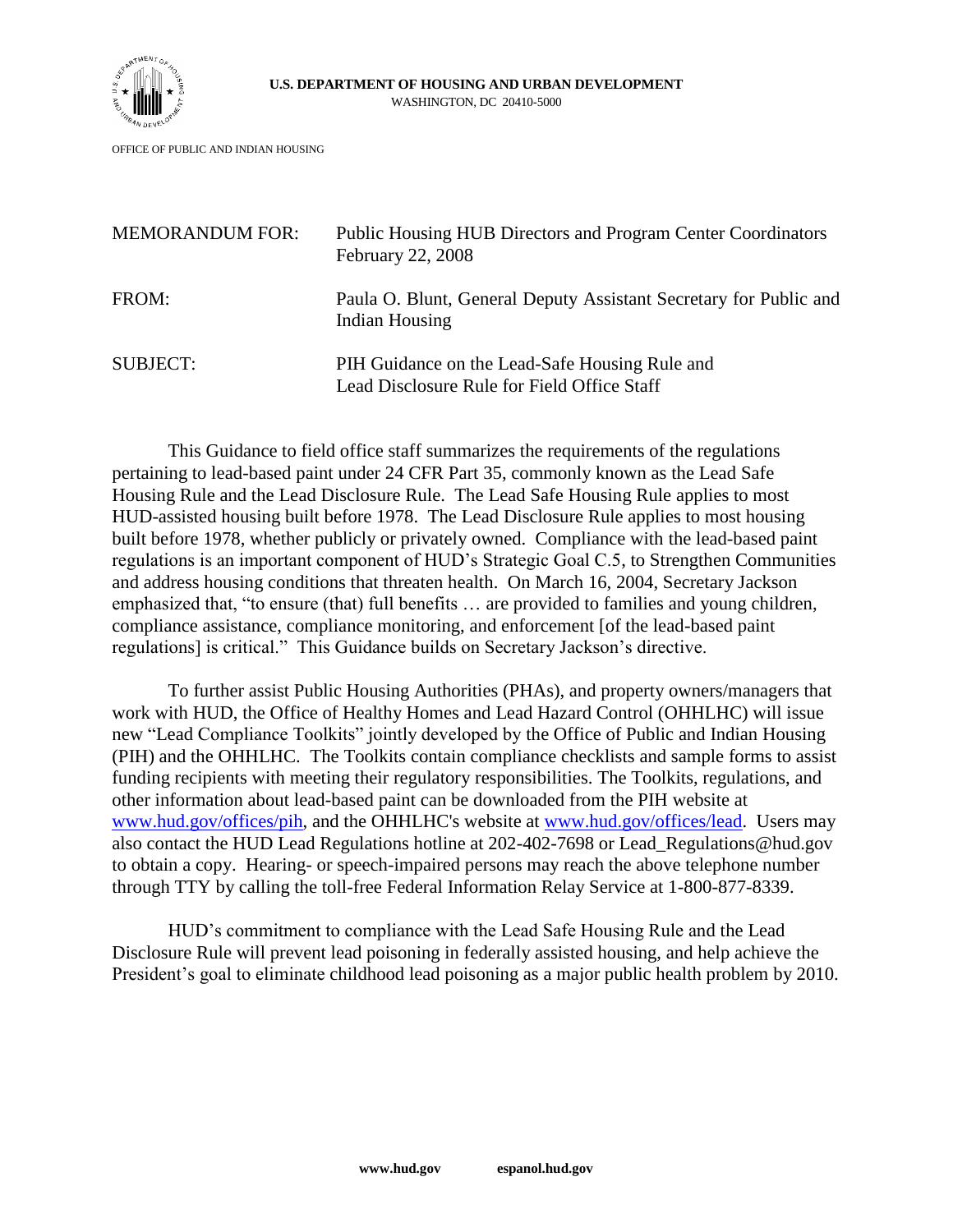#### **GUIDANCE ON THE LEAD-SAFE HOUSING RULE (LSHR) AND LEAD DISCLOSURE RULE (LDR) FOR PIH FIELD OFFICE STAFF**

- 1. General Issues Related to the Lead-Safe Housing Rule
	- 1.1. State, Tribal and Local Laws
	- 1.2. Costs Associated with Lead-Based Paint Activities
		- 1.2.1. Public Housing Program
		- 1.2.2. Housing Choice Voucher Program
		- 1.2.3. Section 8 Homeownership Voucher Program
	- 1.3. Ongoing Lead-Based Paint Maintenance
- 2. LSHR Responsibilities of Public Housing Authorities (PHAs) and Owners in the Housing Choice Voucher (HCV) Program
- 3. LSHR Responsibilities of PHAs and Owners in the Section 8 Moderate Rehabilitation, Project-Based Voucher, and Project-Based Certificate Programs
- 4. LSHR Responsibilities Related to the Public Housing Program
	- 4.1. Evaluation and Hazard Reduction
	- 4.2. REAC Inspections
- 5. LSHR Responsibilities of the PHA for the Homeownership Voucher Program
- 6. Environmental Intervention Blood Lead Level (EIBLL) Children and Response Actions
	- 6.1. Environmental Intervention Blood Lead Level vs. Elevated Blood Lead Levels
	- 6.2. Notification and Verification Requirements Regarding EIBLL Children
	- 6.3. Risk Assessments and Hazard Reduction in Housing Choice Voucher, Moderate Rehabilitation, Project-Based Voucher, Project-Based Certificate and Public Housing Units with an EIBLL Child
- 7. Exemptions to the Lead Safe Housing Rule and Disturbing *De Minimis* Amounts of Paint
	- 7.1. Exemptions
	- 7.2. Disturbing *De Minimis* Amounts of Paint
	- 7.3. Focused Clearance Activities
- 8. Lead Disclosure Rule
	- 8.1. Public Housing
	- 8.2. Housing Choice Voucher, Moderate Rehabilitation, and Project-Based Vouchers and Project-Based Certificates
	- 8.3. Homeownership Voucher Program
	- 8.4. Shared Enforcement of the Lead Disclosure Rule with EPA
	- 8.5. Disclosure Resources Available on the Web
- 9. Additional Information Sources

Appendix 1: Applicability of Major LSHR Requirements to PIH Programs Appendix 2: Sample Discussion Guide for EIBLL Follow-Up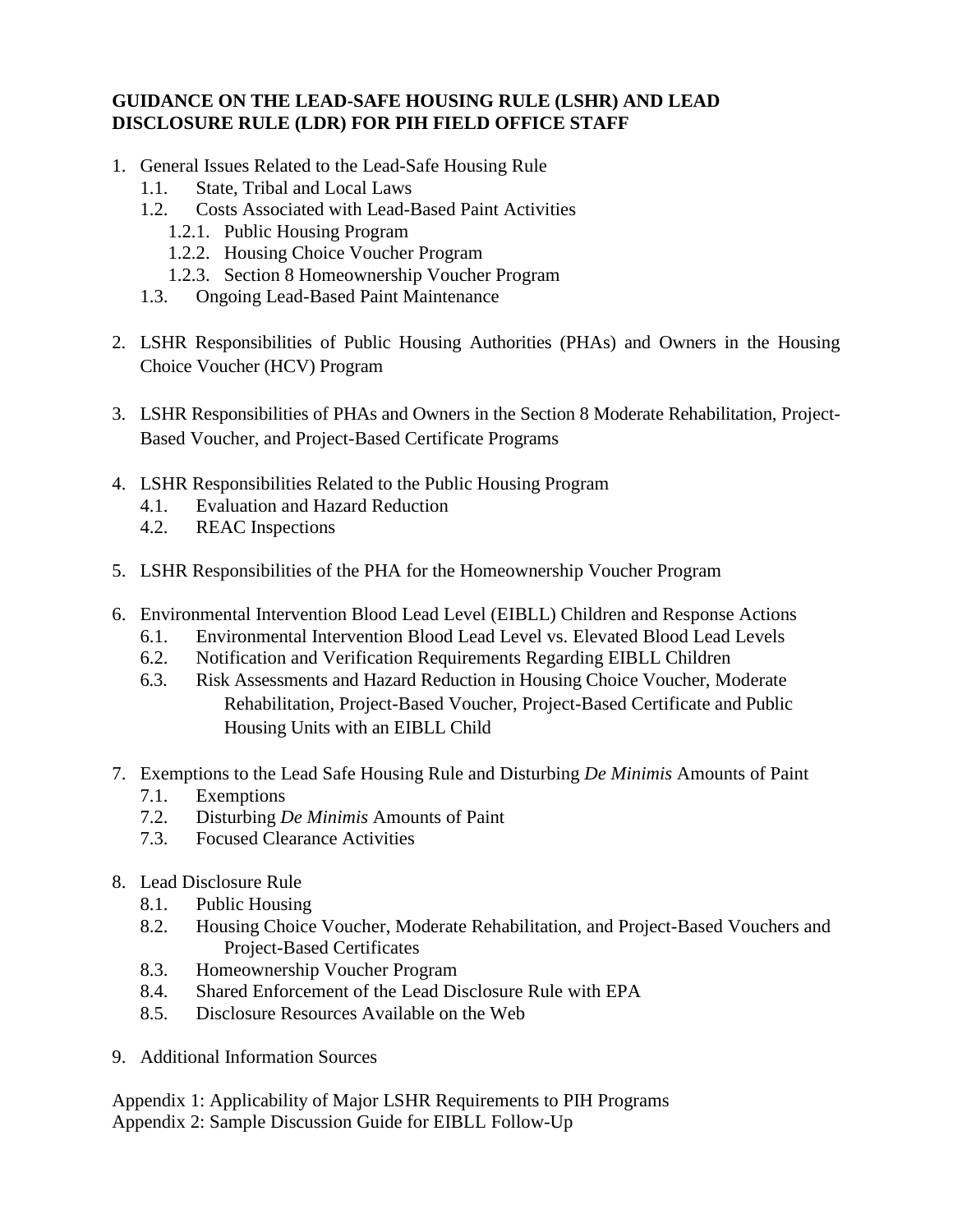## **1. GENERAL ISSUES RELATED TO THE LEAD SAFE HOUSING RULE, 24 CFR PART 35, SUBPARTS B, K, L, M, AND R**

The Lead Safe Housing Rule (LSHR) regulates the evaluation and control of lead-based paint hazards in most federally-assisted housing built before 1978. The specific requirements vary with the type and amount of federal housing assistance. The regulation emphasizes control of lead hazards by using a basic framework of lead-based paint hazard evaluation, control and posthazard control clearance testing.

\_\_\_\_\_\_\_\_\_\_\_\_\_\_\_\_\_\_\_\_\_\_\_\_\_\_\_\_\_\_\_\_\_\_\_\_\_\_\_\_\_\_\_\_\_\_\_\_\_\_\_\_\_\_\_\_\_\_\_\_\_\_\_\_\_\_\_\_\_\_\_\_\_\_\_\_\_\_

The LSHR is codified under 24 CFR Part 35, and most citations in this Guidance refer to Part 35 unless otherwise noted. The general information below applies to all PIH programs unless specified otherwise.

In addition to its general requirements, the LSHR contains special requirements for units occupied by children less than age six, and for lead poisoned children. For this Guidance, "lead poisoned" children are children under age six who have "environmental intervention blood lead levels," or EIBLLs. An EIBLL is defined as 20 micrograms (μg) of lead per deciliter (dl) or above of blood on a single test, or 15-19 μg/dl in two tests of a child under age 6 years old, taken at least 3 months apart. When a child has an EIBLL, the Owner and/or Public Housing Authority (PHA) have specific requirements to make sure that lead paint hazards are evaluated and controlled, and that the unit is safe for continued occupancy. Additional information about EIBLLs is provided in Section 6.1 of this Guidance. That Section also provides clarification on the difference between an elevated blood lead level and an EIBLL.

#### **1.1. State, Tribal and Local Laws**

Federal regulations in Part 35 do not relieve a PHA or other property owner of compliance with State, Tribal, or local laws pertaining to lead-based paint hazards. It is important that PHAs be aware that State or local laws may require additional action beyond what HUD requires for leadbased paint.

Under §35.150(a), when State, Tribal, or local law require evaluation or hazard reduction that provides a comparable level of protection from lead-based paint hazards, HUD may modify or waive some or all of the requirements of the LSHR "in a manner that will promote efficiency while ensuring a comparable level of protection." The PHA should recognize that LSHR waivers are issued judiciously.

The U.S. Centers for Disease Control and Prevention's (CDC's) lead website, [www.cdc.gov/nceh/lead/,](http://www.cdc.gov/nceh/lead/) provides links to State and local childhood lead poisoning prevention program information, by selecting the link "State and Local Programs." Additional information about State and local lead laws can be found under the link "Policy and Legislation." The National Conference of State Legislatures' website also has a searchable database of state lead statutes at [www.ncsl.org/programs/environ/envhealth/leadStatutesdb.cfm.](http://www.ncsl.org/programs/environ/envhealth/leadStatutesdb.cfm)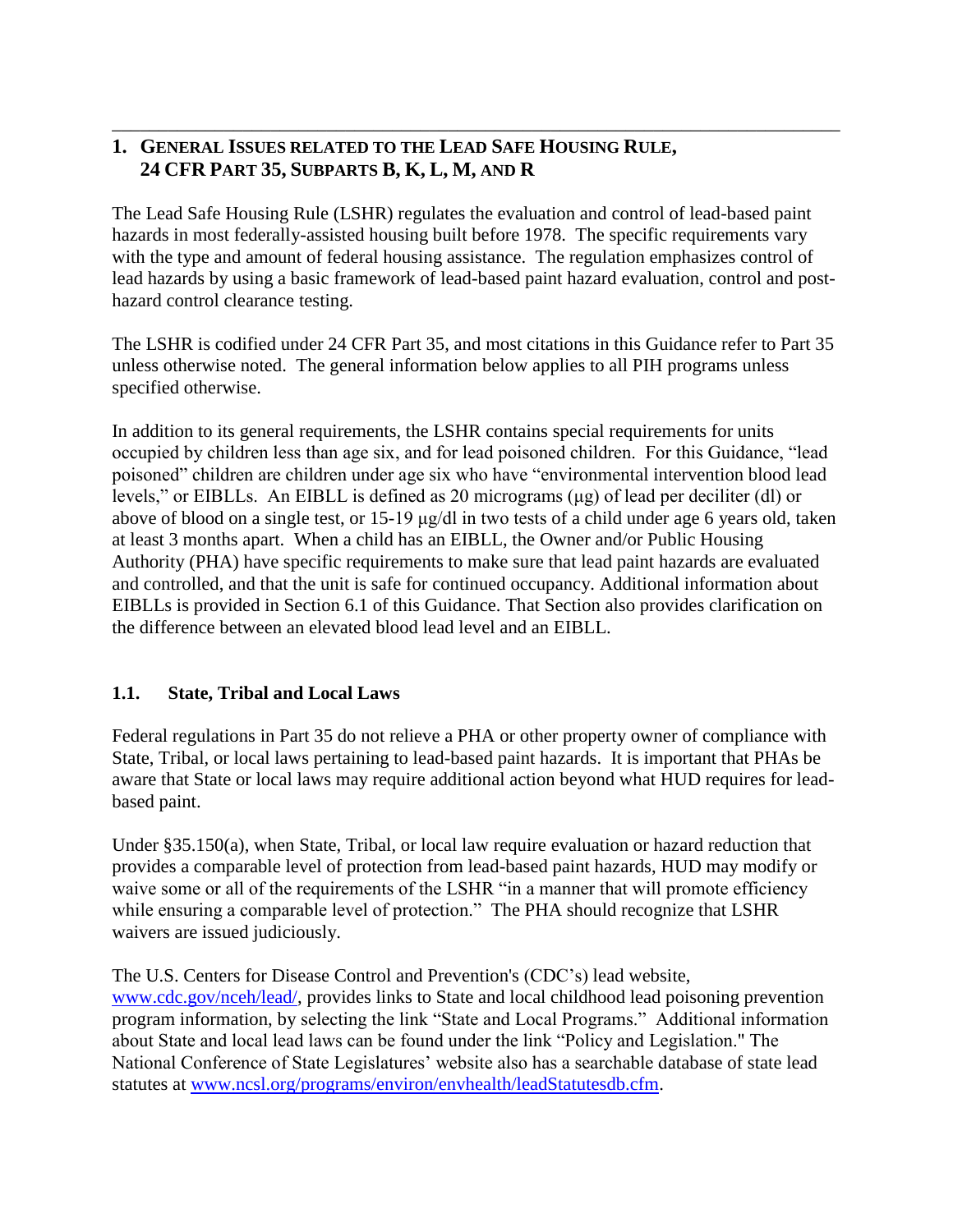### **1.2. Costs Associated with Lead-Based Paint Activities**

### **1.2.1. Public Housing Program**

Section 35.1135 defines eligible costs with regard to lead-based paint activities. These include evaluations and insurance costs, abatement project design, control of lead hazards, EIBLL response costs, and maintenance and operation costs. Risk assessments must be no more than 12 months old to be current and usable by the PHA. For more information on EIBLL response actions, see Section 6 of this Guidance, and for information on lead-based paint insurance requirements, see 24 CFR Part 965.215.

#### **1.2.2. Housing Choice Voucher Program**

Lead based paint activities conducted in compliance with local, State, or Tribal requirements more protective than HUD standards are not eligible for HUD reimbursement, although PHAs may use their administrative fees for this purpose. Medicaid has a longstanding requirement that participating physicians screen children for lead poisoning. In the case of a child with an elevated blood-lead level who also receives medical assistance from the State or Medicaid, it is common for local public health department staff to either perform an environmental investigation of the home at no cost to the owner, or pay for a lead-based paint risk assessment completed in compliance with State or local law. Medicaid may pay for home inspections where children with elevated blood lead levels live. PHAs and owners may contact their local health departments to learn about the specific services they provide and State policies regarding reimbursing owners for costs of conducting lead-based paint evaluations in housing occupied by Medicaid-enrolled children. PHAs are responsible for ensuring that the appropriate action is taken timely when a child poisoned at the EIBLL level is living in an assisted unit (see Section 6 of this Guidance).

#### **1.2.3. Section 8 Homeownership Voucher Program**

As with rental vouchers, lead-based paint activities conducted in compliance with local, State, or Tribal requirements more protective than HUD standards are not eligible for HUD reimbursement, although PHAs may use their administrative fees for this purpose.

#### **1.3. Ongoing Lead-Based Paint Maintenance**

The LSHR assigns responsibilities to "designated parties." This designation and the specific maintenance and reevaluation requirements vary by subpart. For the Housing Choice Voucher Program, the designated party is the PHA and ongoing maintenance (§35.1355) is required. For public housing, the PHA is also the designated party, and must incorporate ongoing lead-based paint maintenance and reevaluation activities into regular building operations (unless the building is vacant in preparation for demolition/disposition). Ongoing maintenance is not required if: 1) a lead-based paint inspection report indicates that no lead-based paint is present, or 2) a clearance report indicates that all lead-based paint has been removed.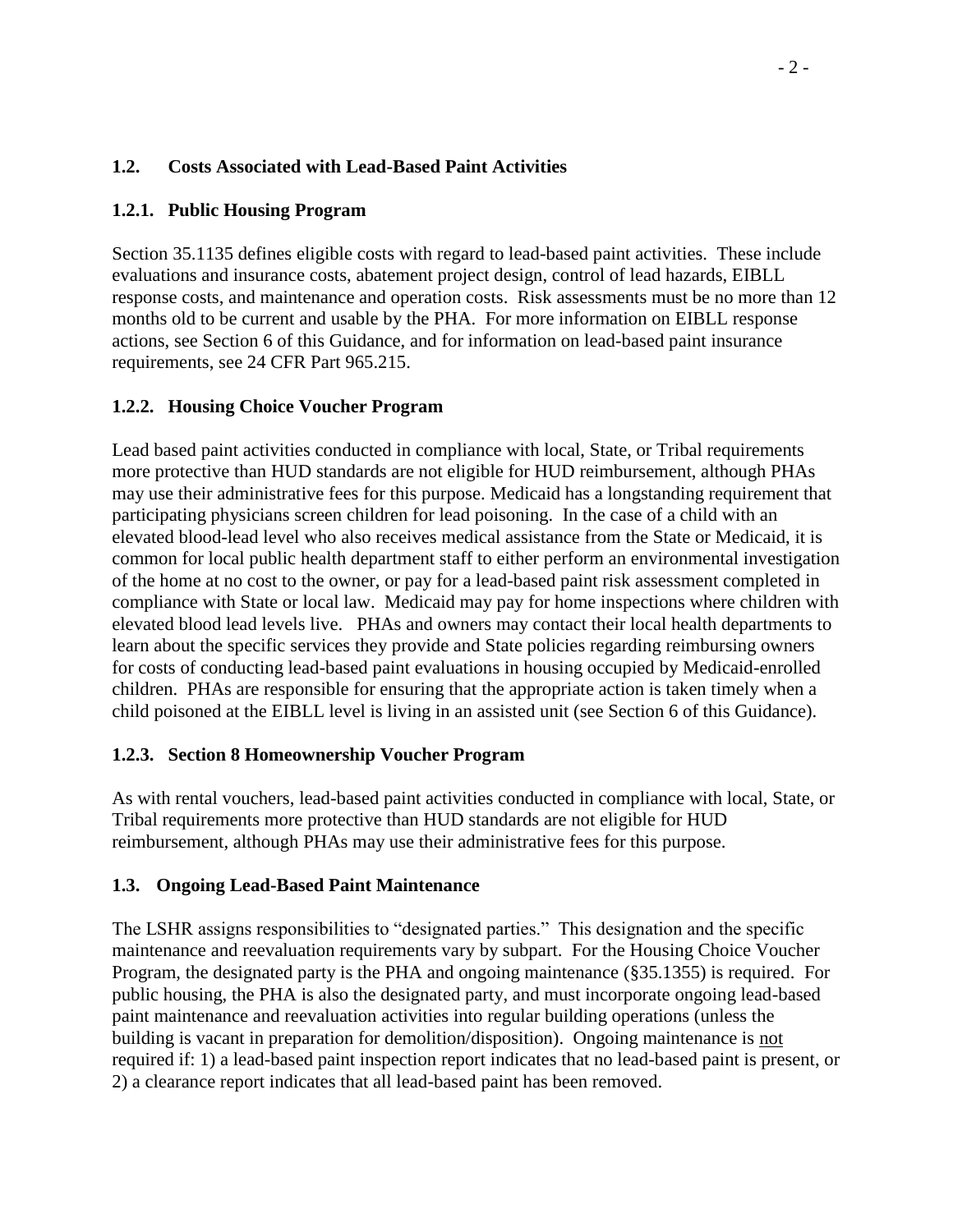## **2. LSHR RESPONSIBILITIES OF PHAS AND OWNERS IN THE HOUSING CHOICE VOUCHER PROGRAM**

**\_\_\_\_\_\_\_\_\_\_\_\_\_\_\_\_\_\_\_\_\_\_\_\_\_\_\_\_\_\_\_\_\_\_\_\_\_\_\_\_\_\_\_\_\_\_\_\_\_\_\_\_\_\_\_\_\_\_\_\_\_\_\_\_\_\_\_\_\_\_\_\_\_\_\_**

The PHA is the "designated party" responsible for lead activities for the Section 8 voucher programs covered under Subpart M, Tenant-Based Rental Assistance. Subpart M applies only to units that are occupied or intended to be occupied by families or households that have one or more children less than age six, and the associated common areas and exteriors (§35.1200(b)(1)). As designated parties, PHAs are responsible for visual assessments and any required risk assessments. Visual assessments may be conducted by an inspector or PHA staff trained in visual assessment. Two training options are available: risk assessment certification training, and HUD's on-line, self-paced training module for visual assessment for deteriorated paint: [www.hud.gov/offices/lead/training/training\\_curricula.cfm.](http://www.hud.gov/offices/lead/training/training_curricula.cfm)

PHAs must also ensure that Section 8 landlords are in compliance with Subpart M, Housing Quality Standards (HQS) requirements, and ongoing lead-based paint maintenance. Section 982.401(j) links the requirements of Subpart M to the HQS.

Information for families to help them prevent lead poisoning can be found at [www.hud.gov/offices/lead,](http://www.hud.gov/offices/lead) or at [www.cdc.gov/nceh/lead/.](http://www.cdc.gov/nceh/lead/)

## **3. LSHR RESPONSIBILITIES OF PHAS AND OWNERS IN THE SECTION 8 MODERATE REHABILITATION, PROJECT-BASED VOUCHER AND PROJECT-BASED CERTIFICATE PROGRAMS**

\_\_\_\_\_\_\_\_\_\_\_\_\_\_\_\_\_\_\_\_\_\_\_\_\_\_\_\_\_\_\_\_\_\_\_\_\_\_\_\_\_\_\_\_\_\_\_\_\_\_\_\_\_\_\_\_\_\_\_\_\_\_\_\_\_\_\_\_\_\_\_\_\_\_\_\_\_\_

PHAs must ensure that owners meet the requirements of Part 35, Subpart H, Project-Based Assistance. The specific actions that must be undertaken are dependent on the amount of federal subsidy.

After initial lead evaluation, the lead hazard control and tenant notification must be completed in accordance with the schedule established under the particular program. Owners of these properties must complete visual assessments using trained individuals during the annual inspections of the properties, and, if deteriorated paint is found, stabilize the paint before occupancy of a vacant dwelling unit or, if the unit is occupied, within 30 days of the owner's obtaining the results of the visual assessment.

For assistance of more than \$5,000 per housing unit, a risk assessment, interim controls and clearance are required. For assistance up to \$5,000 per unit, a visual assessment, paint stabilization and clearance are required. For both amounts, the owner is responsible for tenant notification.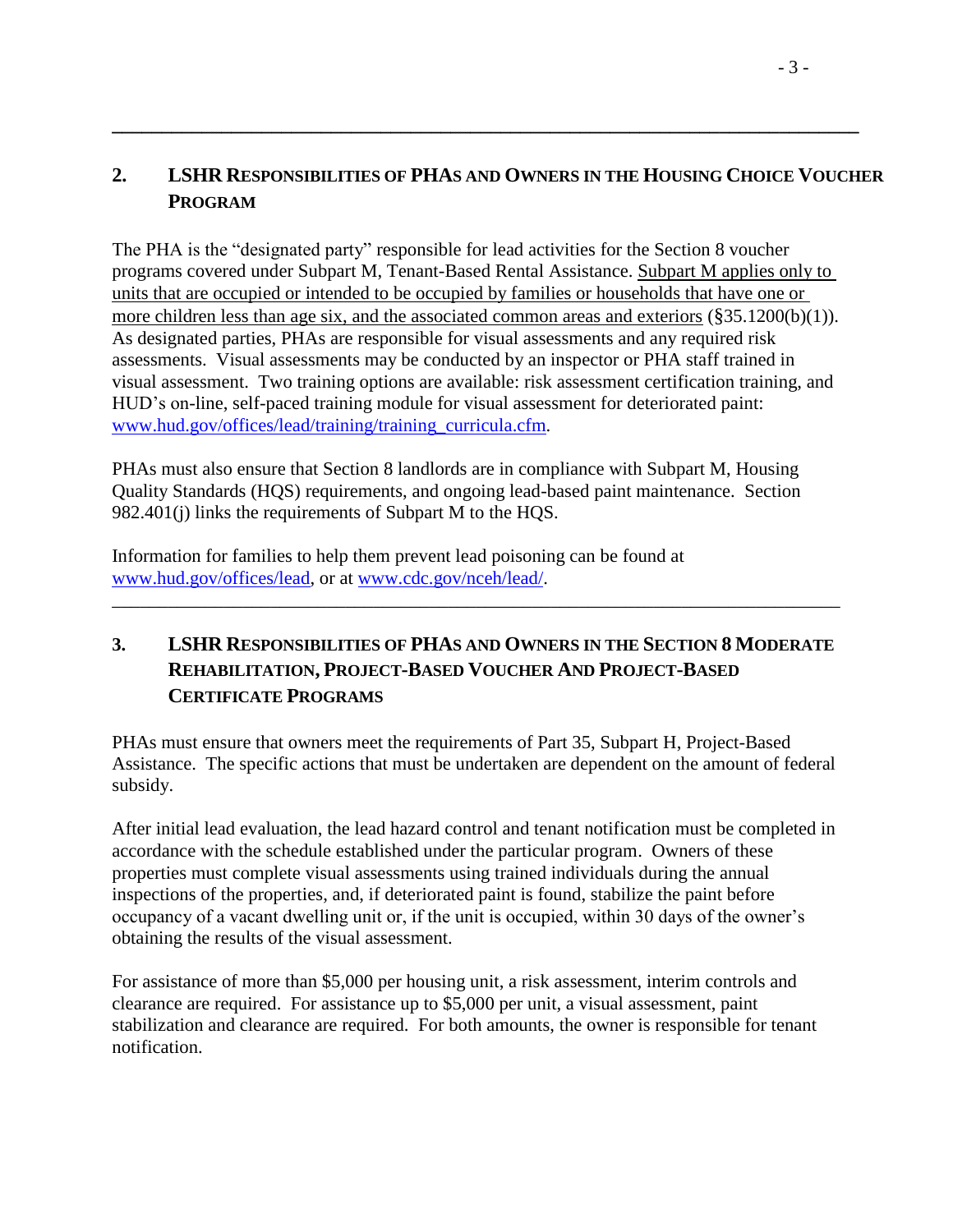At properties where the owner does not meet the requirements of the LSHR, the PHA shall enforce the contract as provided under §882.516(c) *Units not decent, safe and sanitary.* Procedures for not renewing HAP contracts are found in Notice 2001-13 (HA).

#### **4. LSHR RESPONSIBILITIES RELATED TO THE PUBLIC HOUSING PROGRAM**

**\_\_\_\_\_\_\_\_\_\_\_\_\_\_\_\_\_\_\_\_\_\_\_\_\_\_\_\_\_\_\_\_\_\_\_\_\_\_\_\_\_\_\_\_\_\_\_\_\_\_\_\_\_\_\_\_\_\_\_\_\_\_\_\_\_\_\_\_\_\_\_\_**

### **4.1. Evaluation and Hazard Reduction**

PHAs must meet the requirements of Part 35, Subpart L, Public Housing Programs. All PHAs should have already completed the lead-based paint inspections of public housing properties in accordance with §35.1115. Risk assessments should have been performed if the inspections found lead-based paint, or if no lead-based paint inspection had been conducted previously. If these evaluations have not yet been performed, they should be done immediately. The LSHR requires that all lead-based paint (and lead-based paint hazards) identified in these evaluations be abated as part of modernization. If the risk assessment identified hazards but abatement has not yet occurred, interim controls should have been completed in the timeframes specified in §35.1120(b). If interim controls have not been performed, they should be performed as soon as possible. Decisions about lead hazard reduction should only be made based on current risk assessments, or risk assessments no more than 12 months old. The PHA is responsible for tenant notification.

### **4.2. REAC Inspections**

HUD's Real Estate Assessment Center (REAC) inspectors inquire if inspections for lead-based paint have been completed, and if so, request that the PHA confirm this with an inspection report or a lead-based paint free certificate. If lead-based paint inspection reports are not presented to the inspector, this will be noted on the inspection report.

**\_\_\_\_\_\_\_\_\_\_\_\_\_\_\_\_\_\_\_\_\_\_\_\_\_\_\_\_\_\_\_\_\_\_\_\_\_\_\_\_\_\_\_\_\_\_\_\_\_\_\_\_\_\_\_\_\_\_\_\_\_\_\_\_\_\_\_\_\_\_\_\_**

### **5. LSHR RESPONSIBILITIES OF THE PHA FOR THE HOMEOWNERSHIP VOUCHER PROGRAM**

PHAs must ensure that the requirements of Part 35, Subpart H, Acquisition, Leasing, Support Services, or Operation are met. More formally, the PHA may assign some of its responsibilities to a subrecipient or other entity, typically, the family, In order to be eligible for purchase under the Homeownership Voucher Program, a unit must satisfy the HQS standards at §982.401 (see §982.628) and undergo an initial HQS inspection. The PHA inspection requirements at §982.405 do not apply to the homeownership option (§982.641).

In this program, as in the Housing Choice Voucher Program, the HQS inspection process incorporates many of the lead-based paint requirements for units that are covered by the LSHR.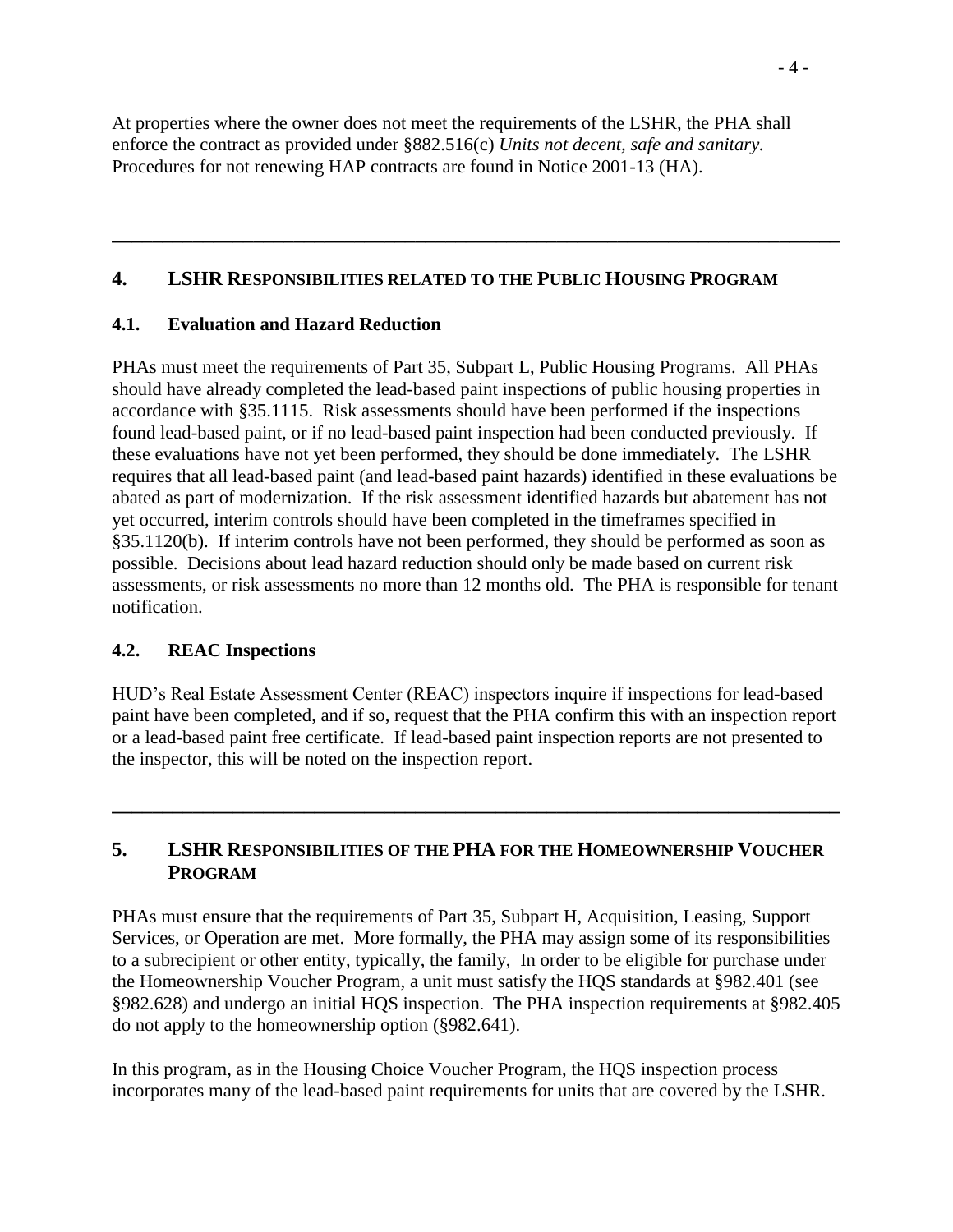In addition to the HQS inspection, the family must select an independent, professional home inspector and pay for a home inspection of the unit. Even if the unit complies with the HQS standards (and otherwise qualifies for assistance under the PHA's tenant-based rental voucher program), the PHA has discretion to disapprove the unit for assistance under the homeownership option based on information contained in the independent inspection. However, the mere presence of lead-based paint should not on its own cause a PHA to disapprove a unit.

# **6. ENVIRONMENTAL INTERVENTION BLOOD LEAD LEVEL (EIBLL) CHILDREN AND RESPONSE ACTIONS**

\_\_\_\_\_\_\_\_\_\_\_\_\_\_\_\_\_\_\_\_\_\_\_\_\_\_\_\_\_\_\_\_\_\_\_\_\_\_\_\_\_\_\_\_\_\_\_\_\_\_\_\_\_\_\_\_\_\_\_\_\_\_\_\_\_\_\_\_\_\_\_\_\_\_\_\_\_\_

PHAs and owners share responsibilities to meet lead-based paint requirements when a poisoned child, or child with an "Environmental Intervention Blood Lead Level" (EIBLL), is identified. When a child less than age six living in public housing or an assisted unit is found to have an EIBLL, the health department usually notifies the family and the property owner. The owner of the property has the responsibility to notify the PHA. For public housing, the PHA is responsible to perform the requirements of the owner.

## **6.1. Environmental Intervention Blood Lead Level vs. Elevated Blood Lead Level**

Lead-poisoned children are commonly referred to as having an "elevated blood-lead level," or EBL. The requirements of the LSHR however, are triggered when a child has a blood test result at the EIBLL (often pronounced "eye bull") level only. An EIBLL is also an elevated blood lead-level, but is specifically defined as 20 micrograms (μg) of lead per deciliter (dl) of blood on a single test, or 15-19 μg/dl in two tests taken at least 3 months apart (§35.110).

State and local health departments generally use the term EBL when referring to any children with any blood lead level over CDC's level of concern of 10 μg/dl. When working with local health departments, PHAs should be clear regarding what level of lead in the blood triggers an environmental intervention under the LSHR.

### **6.2. Notification and Verification Requirements Regarding EIBLL Children**

Parents should be encouraged to report to the owner or PHA if their child has an EIBLL. Under the LSHR, notification of the EIBLL case must come from, or be verified by, the local public health department or other medical health care provider before the PHA initiates action to comply with the regulations. If the PHA becomes aware of an EIBLL from a health care provider not associated with the health department, it must report the name and address of each EIBLL child to the health department within five working days of receipt of the information (§35.730(e), §35.1130(e), or §35.1225(e)).

Additionally, for the Public Housing program only, PHAs are required to report to the HUD Field Office each known case of a child with an EIBLL (§35.1130(e)). Although the regulations do not specify a time period for action, information should be sent promptly. Field Office Staff should determine a protocol for collecting, processing, tracking, and responding to these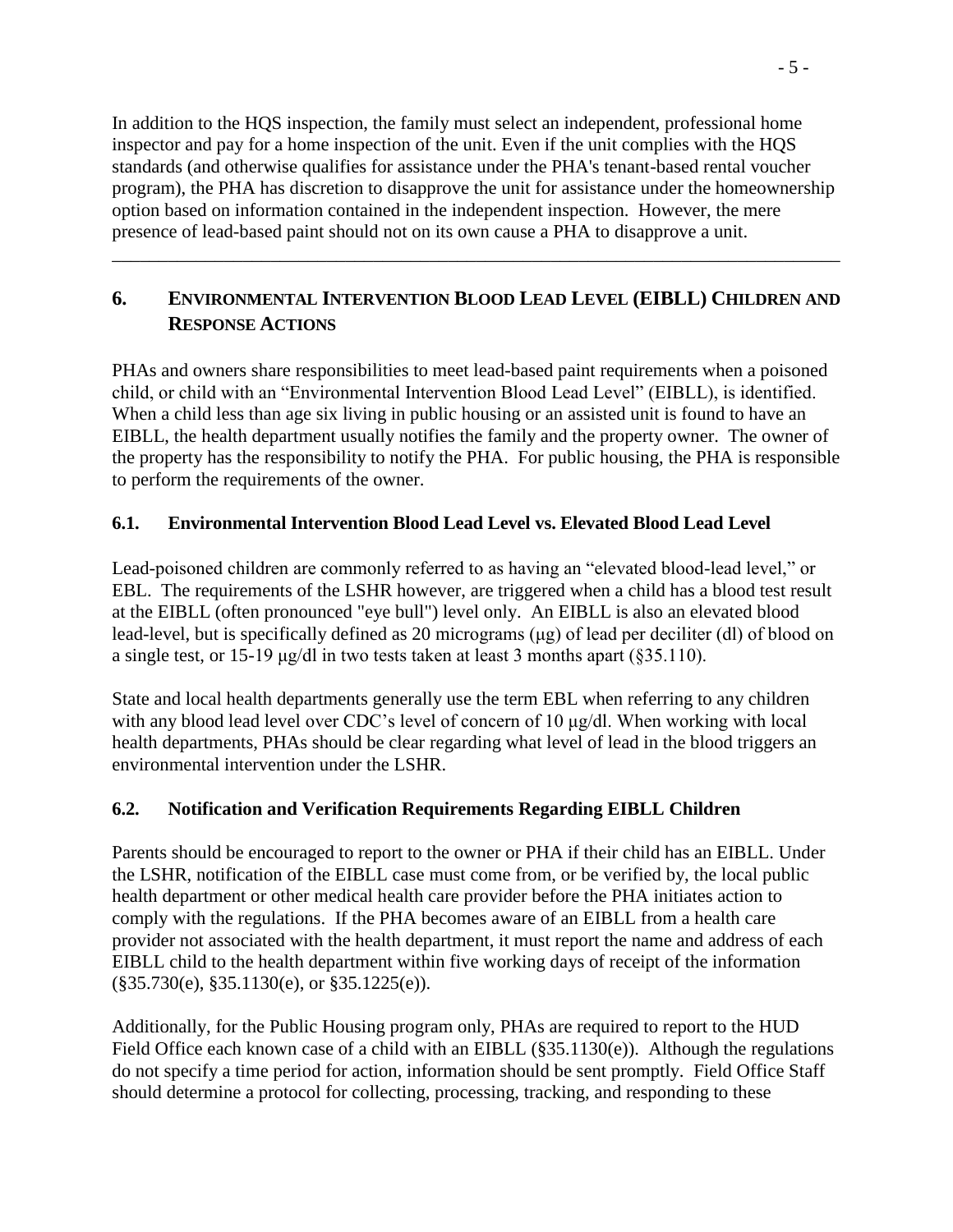notifications. Appendix 2 contains a sample discussion guide that Field Office staff may use when following up with PHAs that have reported an EIBLL child. The Field Office should retain any documentation verifying the follow up with PHAs consistent with records retention policies.

#### Information Sharing with Local Health Departments

For the Housing Choice Voucher program, the regulations require that the PHA attempt to obtain from the public health department, at least quarterly, the names and/or addresses of EIBLL children less than six years old living in its area of jurisdiction (§35.1225(f)). For privacy and legal reasons, however, the health department may deny this request. Some health departments may only be able to provide address information. If PHAs encounter this situation, there are several options to consider when working with local health departments. The best option should be selected following consultation with the local health department. These options include:

- 1. The PHA may request that the health department limit the information to property addresses and inspection dates only, and not include any information about the identity of the child or family.
- 2. The PHA may send the health department a list of its covered addresses, and request that the health department staff either: 1) match these addresses to its list of EIBLLs themselves or 2) notify the PHA of matches on a case-by-case basis. The LSHR requires that PHAs report an updated list of addresses receiving assistance to the health department on a quarterly basis, unless the health department requests to not receive the list.
- 3. PHAs may contact HUD's Office of Office of Healthy Homes and Lead Hazard Control, which is a "public health agency" under the federal Health Insurance Portability and Accountability Act of 1996 (HIPAA). See the March 9, 2004, HUD-CDC memo at [www.hud.gov/offices/lead.](http://www.hud.gov/offices/lead) This memo may be provided to the health department freely.

To document its compliance with the LSHR, the PHA should maintain records of attempts to obtain EIBLL information and share the addresses of families receiving Housing Choice Vouchers with the public health department (§35.1225).

### **6.3. Risk Assessments and Hazard Reduction in Housing Choice Voucher, Moderate Rehabilitation, Project-Based Voucher, Project-Based Certificate and Public Housing Units with an EIBLL Child**

For Project-Based Assisted units (§35.730), public housing units (§35.1130), and Housing Choice Voucher-assisted (§35.1225) units, a risk assessment of the child's unit and the common areas servicing the unit must be completed within 15 days of notification that a child less than six years of age living in an assisted unit has an EIBLL. A risk assessment is not required if: 1) the public health department has already conducted an evaluation of the unit, 2) the unit and common areas servicing the unit have been found to be free of lead by a certified lead-based paint inspector, or 3) a risk assessment was conducted between the date the child's blood was sampled and the date of receipt of the EIBLL notification. For project-based assisted units, the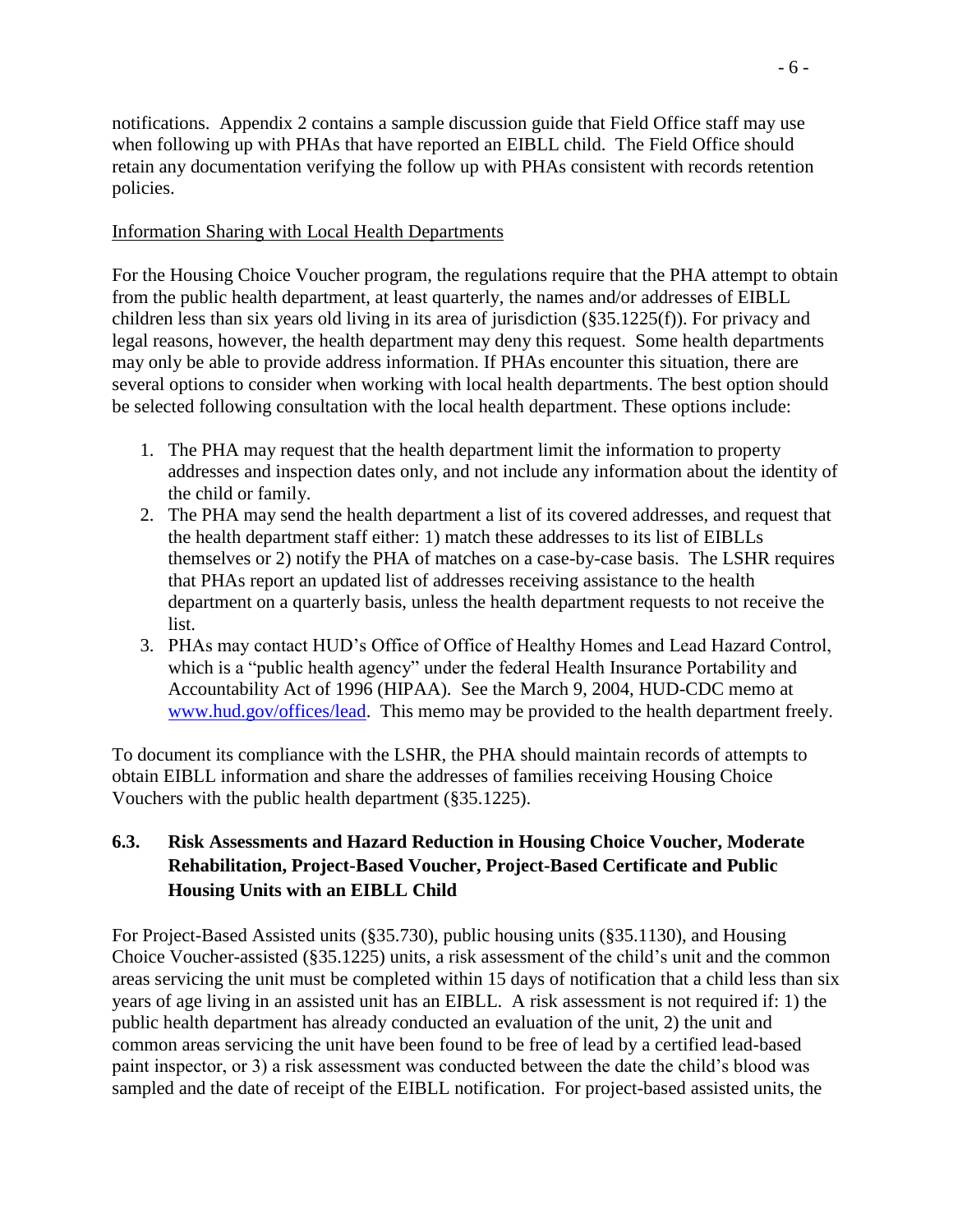owner pays for the risk assessment; for public housing or housing choice voucher-assisted units, the PHA pays for the risk assessment.

When otherwise required to perform a risk assessment, the PHA or owner (as applicable) must conduct the evaluation even if the EIBLL child is no longer living in the unit. The only exception is the case of a Housing Choice Voucher unit in which no assisted family is currently living. For this program, the PHA should track units that do not complete the steps of risk assessment, repairs, successful clearance and resident notifications as a precaution against future poisonings. This tracking is necessary since no assisted family, with or without children, may use the unit until such repairs have been made and clearance has been achieved (§35.1225).

When the risk assessment has been completed, the PHA should notify the owner of the results and require the owner to control all lead hazards identified in the risk assessment report within 30 days of the owner's receipt of the report (§35.730(c) for Project-Based Assistance, 35.1130(c) for PH and §35.1225(c) for the Housing Choice Voucher Program). The owner must pay the cost of lead hazard reduction activities, including clearance examinations, before the family is allowed back into the home or work area. Hazard reduction is complete when until the unit has achieved clearance and the owner certifies to the PHA that work was done in compliance with the LSHR.

As is the case for all lead hazard evaluation or hazard reduction activities in assisted units, the owner or PHA (as applicable) shall notify building residents of these activities, including clearance examination results, in accordance with §35.125 (§35.730(d), §35.1130(d), or §35.1225(d)).

### **7. LEAD SAFE HOUSING RULE EXEMPTIONS, DISTURBING DE MINIMIS AMOUNTS OF PAINT, AND FOCUSSED CLEARANCE ACTIVITIES**

#### **7.1. Exemptions.**

The LSHR applies to most housing constructed before January 1, 1978 that is federally assisted or being disposed of by a federal agency. Exceptions include zero-bedroom units, and housing designated for the elderly or disabled, unless a child under age six resides or is expected to reside there. Specific exemptions can be found in the regulations at §35.115.

Elderly Waiver of Relocation: During work that will disturb lead-based paint in units not designated as housing for the elderly but occupied only by elderly residents, where temporary relocation would otherwise be required by the LSHR, the PHA or other owner may consider offering the elderly waiver of relocation option. A sample form is in the Lead Compliance Toolkit for the Housing Choice Voucher Program. This option is not available if a child under six resides in the unit, or spends a significant amount there. (See LSHR Interpretive Guidance item J24, www.hud.gov/offices/lead/library/enforcement/LSHRGuidance21June04.pdf.)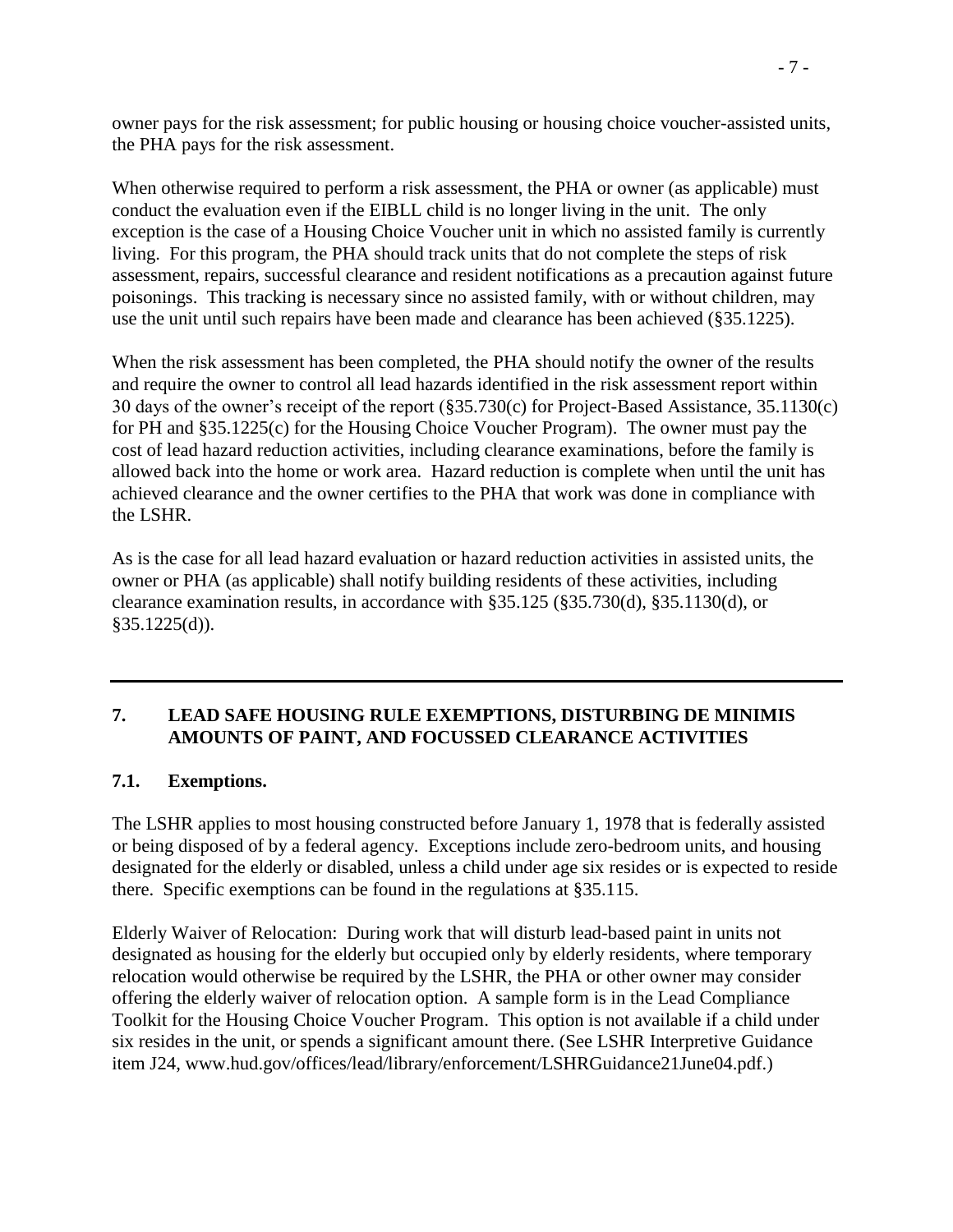### **7.2 Disturbing De Minimis Amounts of Paint**

All abatement projects and most maintenance or hazard reduction projects must be conducted using safe work practices  $(\S 35.1350(a)-(c))$  and then clearance  $(\S 35.1350)$ . The LSHR allows maintenance or hazard reduction projects that are not abatement, and that will disturb only minimal ("de minimis") amounts of painted surfaces to be conducted without using safe work practices (§35.1350(d) or clearance (§35.1340(b)). This exemption for "de minimis" amounts of paint disturbance applies when the total disturbance of painted surfaces is not more than:

- 1. 20 square feet on exterior surfaces;
- 2. 2 square feet in any one interior room or space; or
- 3. 10 percent of the total surface area on an interior or exterior type of component with a small surface area. Examples include window sills, baseboards, and trim.

### **7.3 Focused Clearance Activities**

In general, clearance must be of the entire dwelling unit, common area, or outbuilding, as applicable  $(\S 35.1340(a), (b)(2)(i))$ . However, some exceptions apply to non-abatement work in the interim controls, standard treatments, paint stabilization, maintenance, and rehabilitation categories:

- 1. If the work affects exterior surfaces and does not disturb interior painted surfaces or involve elimination of an interior dust-lead hazard, and if the window, door, ventilation, and other openings are sealed during the exterior work, then interior clearance is not required  $(\frac{255.1340(b)(2)(i)}{i})$ .
- 2. If containment is used to ensure that dust and debris generated by the work is kept within the worksite, clearance of only the worksite is permitted  $(\S 35.1340(g))$ . Containment procedures are described in chapter 8, "Resident Protection and Worksite Preparation," of the HUD Guidelines for the Evaluation and Control of Lead-Based Paint Hazards in Housing (see Section 9 of this Guidance).

### **8. LEAD DISCLOSURE RULE: 24 CFR Part 35, Subpart A, and 40 CFR part 745, Subpart F**

\_\_\_\_\_\_\_\_\_\_\_\_\_\_\_\_\_\_\_\_\_\_\_\_\_\_\_\_\_\_\_\_\_\_\_\_\_\_\_\_\_\_\_\_\_\_\_\_\_\_\_\_\_\_\_\_\_\_\_\_\_\_\_\_\_\_\_\_\_\_\_\_\_\_\_\_

The Lead Disclosure Rule (the same rule issued by both HUD and EPA) applies to both federally-assisted and private housing built before January 1, 1978, except for zero-bedroom dwellings, or housing designated for the elderly or persons with disabilities (unless a child less than six is expected to live such designated housing). The Lead Disclosure Rule applies to both rentals and sales, and applies regardless of whether or a child resides or will reside in the unit.

### **8.1. Public Housing**

Under the Lead Disclosure Rule, the PHA is considered the owner of public housing. As such, the PHA is required to conduct the lead disclosure provisions assigned to the owner. These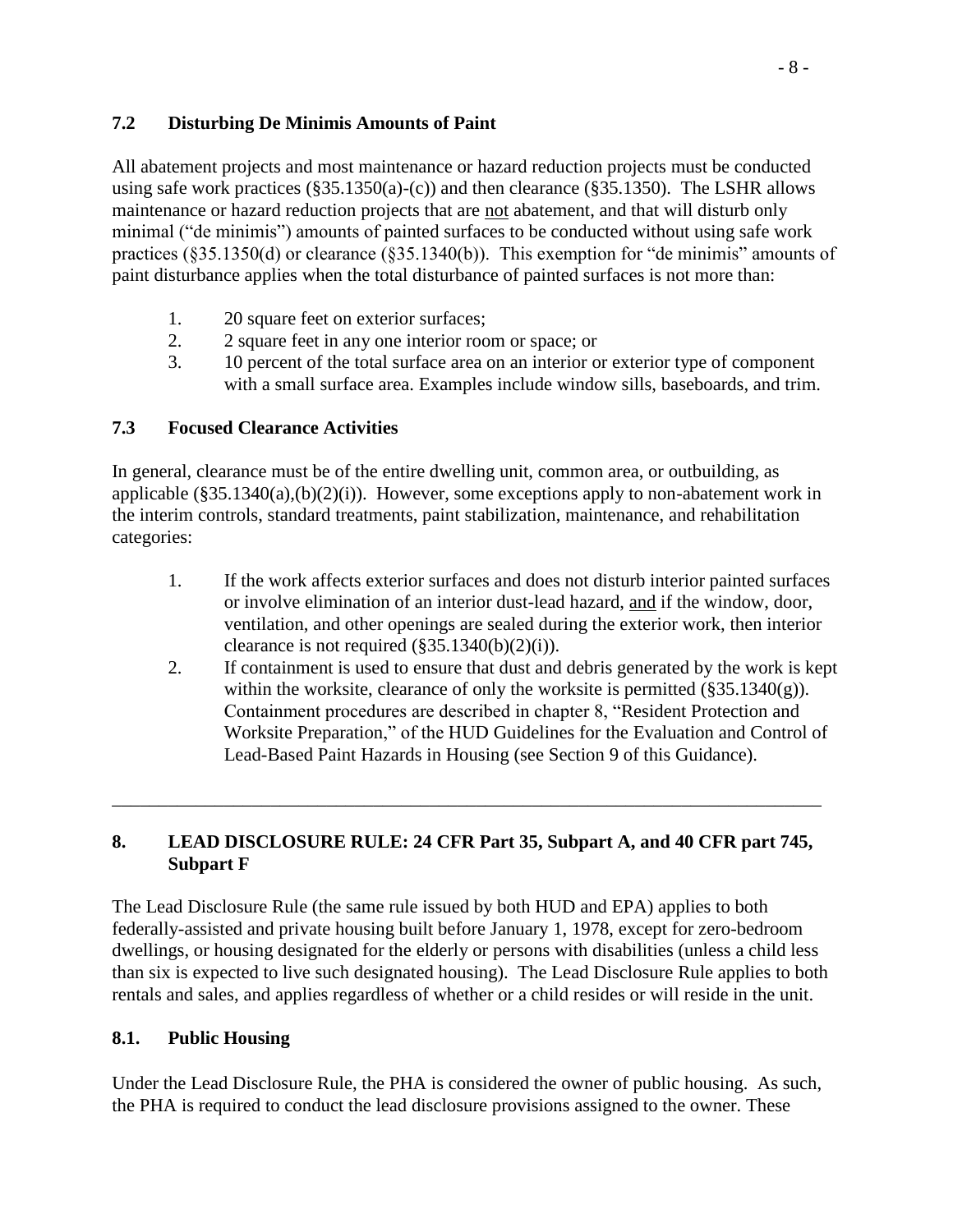requirements usually are all contained within the sample Lead Disclosure Form, but are itemized below for reference:

- a. Before the prospective tenant becomes obligated under the lease, or when the rent or lease conditions change and the owner has new information about lead-based paint or its hazards, the PHA provides:
	- i. The Lead Warning Statement for leases (§35.92(b)(1)), within or attached to the lease;
	- ii. A disclosure statement, also within or attached to the lease, disclosing the presence of any known lead-based paint and/or lead-based paint hazards in the unit, common areas servicing the unit, and exterior areas, or an indication that the owner has no knowledge of the presence of lead-based paint and/or lead-based paint hazards. The statement must also include a list of any records or reports available to the owner and verification that these records or reports have been made available to the tenant;
	- iii. The EPA-approved lead-hazard information pamphlet "Protect Your Family From Lead in Your Home," dated 2003 or later, in the language of the lease (available at the OHHLHC website listed in Section 8.5); and,
	- iv. Acknowledgement of receipt of the lead disclosure statement and the lead information pamphlet, and certification of accuracy of statements, signed and dated by the PHA, any leasing agent of the PHA, and the prospective tenant.
- b. The PHA should retain a copy of the lead disclosure form and lead warning statement for at least 3 years.

### **8.2 Housing Choice Voucher, Moderate Rehabilitation, and Project-Based Vouchers and Project-Based Certificates**

To comply with the Lead Disclosure Rule, the PHA and rental housing owners have specific requirements:

- a. Before the prospective tenant becomes obligated under the lease, or when the rent or lease conditions change and the owner has new information about lead-based paint or its hazards:
	- i. The owner signs and provides the Lead Disclosure Form for leases and other statements and acknowledgements to the tenant for signature, and makes any records or reports available to the tenant, just as with Public Housing, Section 8.1, above).
	- ii. The tenant attaches a copy of the completed lead disclosure statement to the HUD-52517, Request for Tenancy Approval.
- b. The PHA ensures:
	- i. The tenant attaches a copy of the completed lead disclosure statement to the HUD-52517.
	- ii. Acknowledgement of receipt of the lead disclosure statement and the lead information pamphlet, with certification of accuracy of statements, signed and dated by the prospective tenant and owner.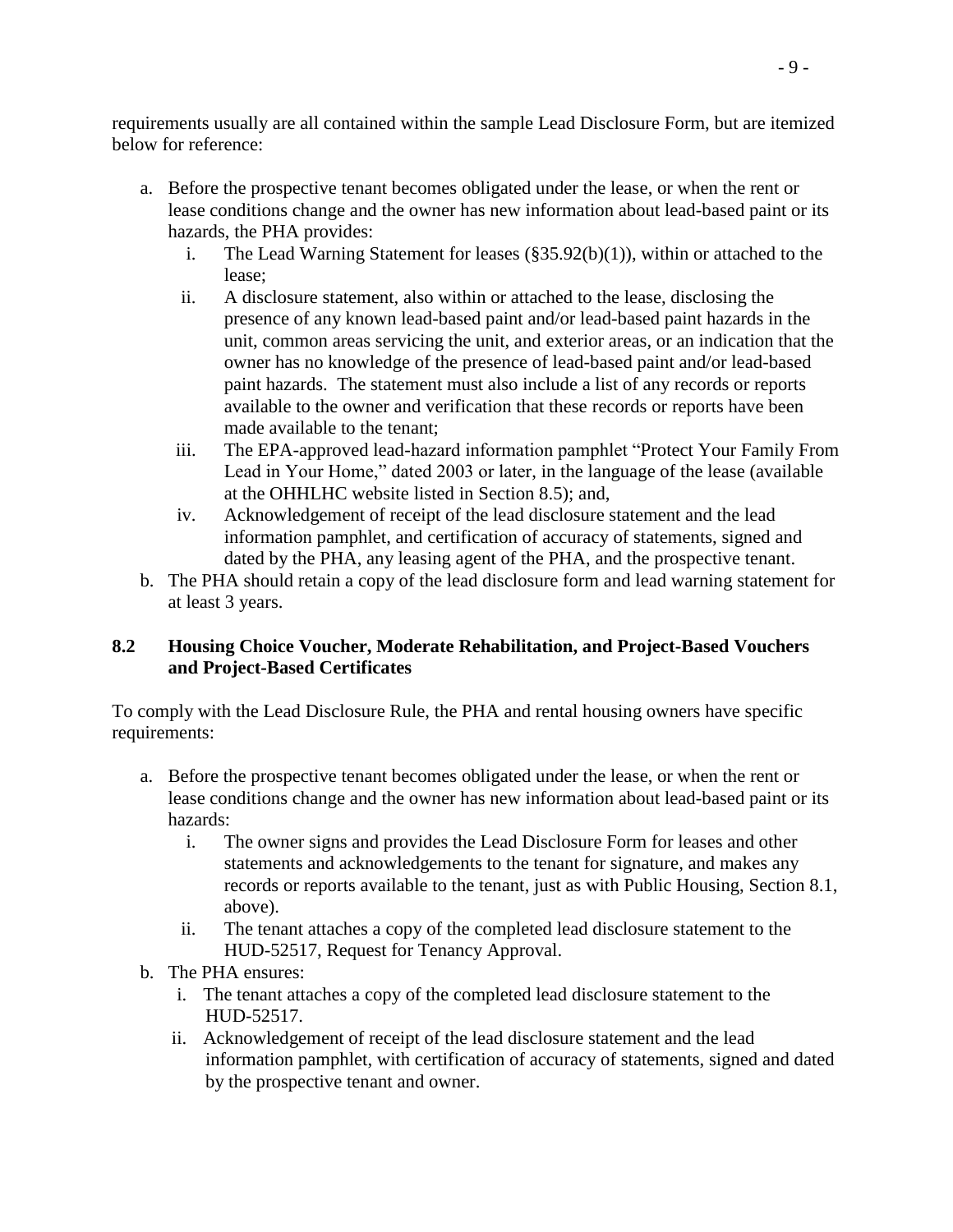### **8.3. Homeownership Voucher Program**

In the case of home sales through the Housing Choice Homeownership Voucher programs, additional lead disclosure requirements related to the sale of property apply, including the requirement that sellers allow the buyer an opportunity to conduct a lead-based paint inspection and/or risk assessment before becoming obligated under the sales contract. The regulations require that buyers be allowed at least ten days to perform this evaluation. This time period may be negotiated to a shorter time frame to expedite the sale.

## **8.4. Shared Enforcement of the Lead Disclosure Rule with EPA**

Both HUD and EPA share enforcement of the Lead Disclosure Rule. Under a 1997 Memorandum of Understanding (MOU) and its implementing guidance, HUD has initial responsibility for enforcement of the Lead Disclosure Rule for all sites receiving HUD assistance. This assistance includes all HUD programs including conventional public housing, project-based rental assistance, tenant based rental assistance, and HUD grants such as HOME and CDBG. Guidance to the MOU provides that if, during the course of an enforcement investigation, EPA becomes aware of HUD assistance, EPA will refer these sites to HUD for enforcement.

All PHAs and owners that receive HUD assistance must be in compliance with both the Lead Safe Housing Rule and the Lead Disclosure Rule. The Department fully supports that policy and will take enforcement action, if necessary, to ensure compliance. If EPA initiates an inspection for compliance with the Lead Disclosure Rule and/or issues a document request, HUD recommends that the PHA or owner notify EPA that the property receives HUD assistance and request that EPA temporarily suspend the investigation to allow for notification to HUD. EPA may, in some cases, issue a subpoena if the entity is perceived as uncooperative and refuses all inspections. Subpoenas normally offer the PHA or owner a reasonable time period to comply, and during this time, the PHA and/or owner should consult with legal counsel and HUD.

The OHHLHC and the Office of General Counsel are parties to the MOU with EPA and are available to provide technical assistance regarding the regulations and EPA inspections. For more information, contact the Director, Lead Programs Enforcement Division, OHHLHC, 202-402-0310, or the Deputy Assistant General Counsel for Program Compliance, Office of General Counsel, 202-708-4184.

### **8.5. Disclosure Documents Available on the Web**

The Lead Disclosure Rule, the Disclosure Forms for lease and sale (including the Lead Warning Statement) and required pamphlet, "Protect Your Family from Lead in Your Home," can be downloaded from the Office of Healthy Homes and Lead Hazard Control's website at www.hud.gov/offices/lead/. The Disclosure Form and pamphlet are available at that site in English and Spanish. The pamphlet is also available there in Arabic, Russian, Somali and Vietnamese at that website.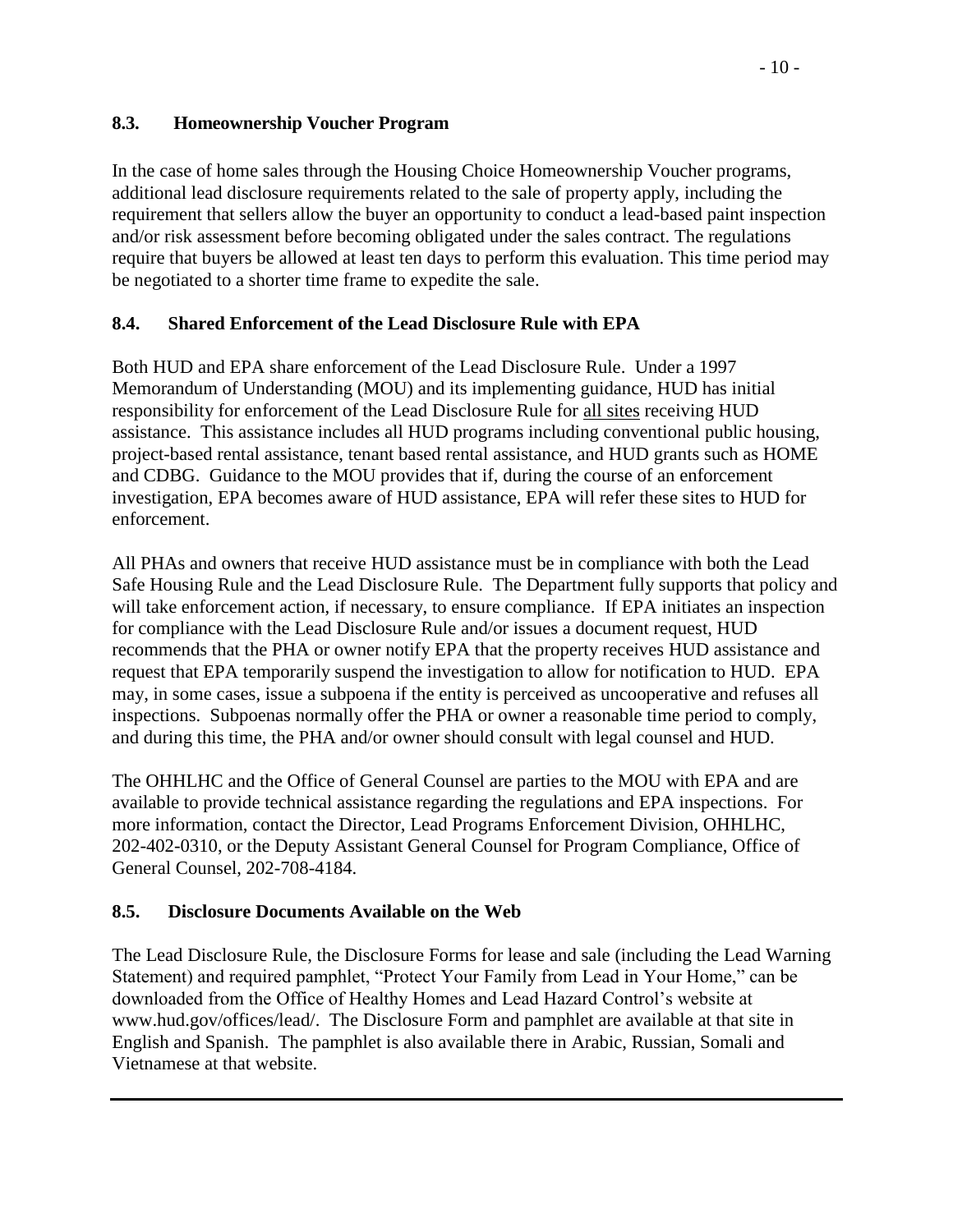### **9. ADDITIONAL INFORMATION**

HUD's Office of Healthy Homes and Lead Hazard Control posts lead regulations, fact sheets, interpretive guidance, sample forms, and pamphlets at [www.hud.gov/offices/lead.](file:///C:/Documents%20and%20Settings/H23132/DOCUME~1/H17560/LOCALS~1/Temp/C.DOCUME~1.ALLUSE~1.APPLIC~1.NOTES.DATA/www.hud.gov/offices/lead) This website provides direct links to the Lead Disclosure Rule, the Lead Safe Housing Rule, and the HUD *Guidelines for the Evaluation and Control of Lead-Based Paint Hazards in Housing* ("HUD *Guidelines*") at [www.hud.gov/offices/lead/lbp/hudguidelines/](http://www.hud.gov/offices/lead/lbp/hudguidelines/)*.*

The *[Housing Choice Voucher Guidebook,](http://www.hud.gov/offices/adm/hudclips/guidebooks/7420.10G/index.cfm)* number 7420.10G, contains information about leadpaint requirements in Chapter 10, "Housing Quality Standards." It is available on HUD's website at [www.hud.gov/offices/adm/hudclips/guidebooks/7420.10G/.](http://www.hud.gov/offices/adm/hudclips/guidebooks/7420.10G/index.cfm)

*Building Blocks for Primary Prevention: Protecting Children from Lead-Based Paint Hazards*. Atlanta: CDC, 2005, available on CDC's website at: [www.cdc.gov/nceh/lead/publications/Building\\_Blocks\\_for\\_Primary\\_Prevention.pdf.](http://www.cdc.gov/nceh/lead/publications/Building_Blocks_for_Primary_Prevention.pdf)

To receive printed information or for questions on lead-based paint and lead-based paint regulations, contact the National Lead Information Clearinghouse (NLIC) at 1-800-424-LEAD or visit its web page at: [www.epa.gov/lead/pubs/nlic.htm.](http://www.epa.gov/lead/pubs/nlic.htm) Outreach campaign materials are available at [www.epa.gov/lead/pubs/leadpbed.htm#nlic.](http://www.epa.gov/lead/pubs/leadpbed.htm#nlic) For questions about HUD's Lead Safe Housing Rule, call 202-402-7698 and leave a message, or e-mail lead\_regulations@hud.gov.

Please refer all additional questions to Clamentine Melvin, Program Liaison Specialist for lead issues in the Office of Field Operations, or Nora McArdle in the Office of Policy, Program and Legislative Initiatives.

For assistance on issues regarding EPA compliance inspections and the EPA-HUD MOU, contact the Director, Lead Programs Enforcement Division, Office of Healthy Homes and Lead Hazard Control, or the Deputy Assistant General Counsel for Program Compliance, Office of General Counsel.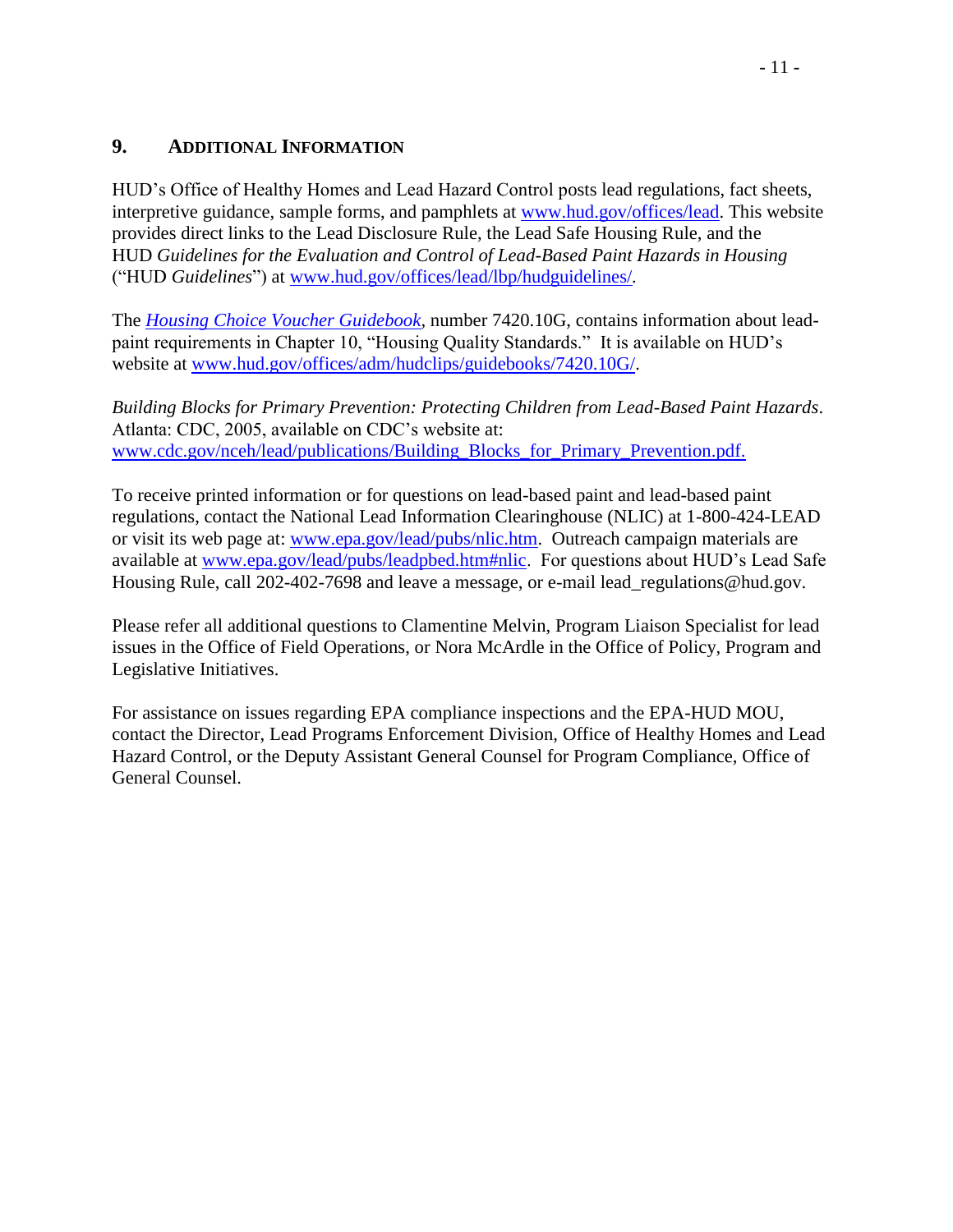|                  |                                                                                                                                                  |                                                | <b>Project-Based Assistance</b>    |                            |                                                                                                     |                |
|------------------|--------------------------------------------------------------------------------------------------------------------------------------------------|------------------------------------------------|------------------------------------|----------------------------|-----------------------------------------------------------------------------------------------------|----------------|
|                  |                                                                                                                                                  |                                                |                                    |                            |                                                                                                     |                |
|                  |                                                                                                                                                  | (Mod Rehabilitation,<br>Project-Based Voucher, |                                    |                            |                                                                                                     |                |
| $\mathbf R$      |                                                                                                                                                  | <b>Project-Based Certificate)</b>              |                                    | Homeown-                   |                                                                                                     | <b>Housing</b> |
| $\bf{0}$         |                                                                                                                                                  | <=\$5000 per<br>$> $5,000$ per                 |                                    | ership                     |                                                                                                     | <b>Choice</b>  |
| W                | <b>Action</b>                                                                                                                                    | unit average                                   | unit average                       | <b>Voucher</b>             | <b>Public Housing</b>                                                                               | <b>Voucher</b> |
| 1.               | <b>Lead Hazard Information Pamphlet</b>                                                                                                          | 35.710(b)                                      | 35.710(b)                          | 35.1010(b)                 | 35.1110(b)                                                                                          | 35.1210(b)     |
| $\overline{2}$ . | Visual Assessment for deteriorated paint at initial                                                                                              | 35.720(a)(1)                                   | N/A                                | $35.1015(a)$ N/A           |                                                                                                     | 35.1215(a)(1)  |
|                  | move-in and annual assessment                                                                                                                    |                                                |                                    |                            |                                                                                                     |                |
| 3.               | Paint Stabilization resulting from Visual Assessment<br>and clearance if above de minimis amounts (see<br>$35.1340(g)$ and $35.1350(d)$          | 35.720(a)(2)                                   | N/A                                | 35.1015(b) N/A             |                                                                                                     | 35.1215(b)     |
| 4.               | Lead-Based Paint Inspection of all target units and<br>quality review of pre-2000 LBP inspection reports                                         | N/A                                            | N/A                                | N/A                        | 35.1115(a), 35.165(a)                                                                               | N/A            |
| 5.               | Risk Assessment (not related to EIBLL child)                                                                                                     | N/A                                            | All target units: N/A<br>35.715(a) |                            | If LBP found by LBP inspection<br>(row 4), or no LBP inspection has<br>been performed; $35.1115(b)$ | N/A            |
| 6.               | Interim Controls resulting from Risk Assessment<br>(Row 5)                                                                                       | N/A                                            | 37.715(b)                          | N/A                        | All hazards not yet abated:<br>35.1120(b)                                                           | N/A            |
| 7.               | Abatement of all lead-based paint and lead-based paint<br>hazards found by Inspection (Rows 4 and 5 above) and<br><b>Risk Assessment (Row 5)</b> | N/A                                            | N/A                                | N/A                        | 35.1120(a)                                                                                          | N/A            |
| 8.               | Clearance following activities above de minimis<br>amounts (see Rows 3, 6 and 7)                                                                 | 35.720(a)(2)                                   | 35.715(b),(c)                      | $35.1015(b)$ $35.1120(b)$  |                                                                                                     | 35.1215(c)     |
| 9.               | Notice of Evaluation and hazard reduction (including<br>results of clearance exam) in accordance with 35.125                                     | $35.710(a)$ ,<br>35.720(a)(3)                  | 35.710(a)                          | 35.1010(a)                 | 35.1110(a)                                                                                          | 35.1210(a)     |
|                  | 10. Option to presume paint is lead-based paint, or test non-<br>intact paint                                                                    | 35.120(d)                                      | 35.120(a),(c),<br>(d)              | 35.120(d)                  | 35.120(b)                                                                                           | 35.120(d)      |
|                  | 11. Ongoing maintenance, and occupant provided with<br>written notice to report deteriorated paint, in accordance<br>with $35.1355(a)$           | 35.720(b)                                      | 35.715(c)                          | $35.1015(c)$ $ 35.1120(c)$ |                                                                                                     | 35.1220        |
|                  | 12. Reevaluation in accordance with 35.1355(b)                                                                                                   | 35.720(b)                                      | 35.715(c)                          | N/A                        | 35.1120(c)                                                                                          | N/A            |
|                  | 13. Procedure for response to EIBLL children                                                                                                     | 35.715(d)(4),<br>35.730                        | 35.720(c),<br>35.730               | N/A                        | 35.113                                                                                              | 35.1225        |
|                  | 14. Reporting of EIBLL to public health department                                                                                               | 35.730(e)                                      | 35.730(e)                          | N/A                        | 35.1130(e)                                                                                          | 35.1225(e)     |
|                  | 15. Reporting of EIBLL to local Field Office                                                                                                     | N/A                                            | N/A                                | N/A                        | 35.1130(e)                                                                                          | N/A            |
|                  | 16. Quarterly request for EIBLL case information from, and N/A<br>report of HCV units to, public health department                               |                                                | N/A                                | N/A                        | N/A                                                                                                 | 35.1225(f)     |

**Appendix 1: Applicability of Major LSHR Requirements to PIH Programs**

Note: EIBLL = Environmental intervention blood lead level. HCV = Housing Choice Voucher program. LBP = Lead-based paint.